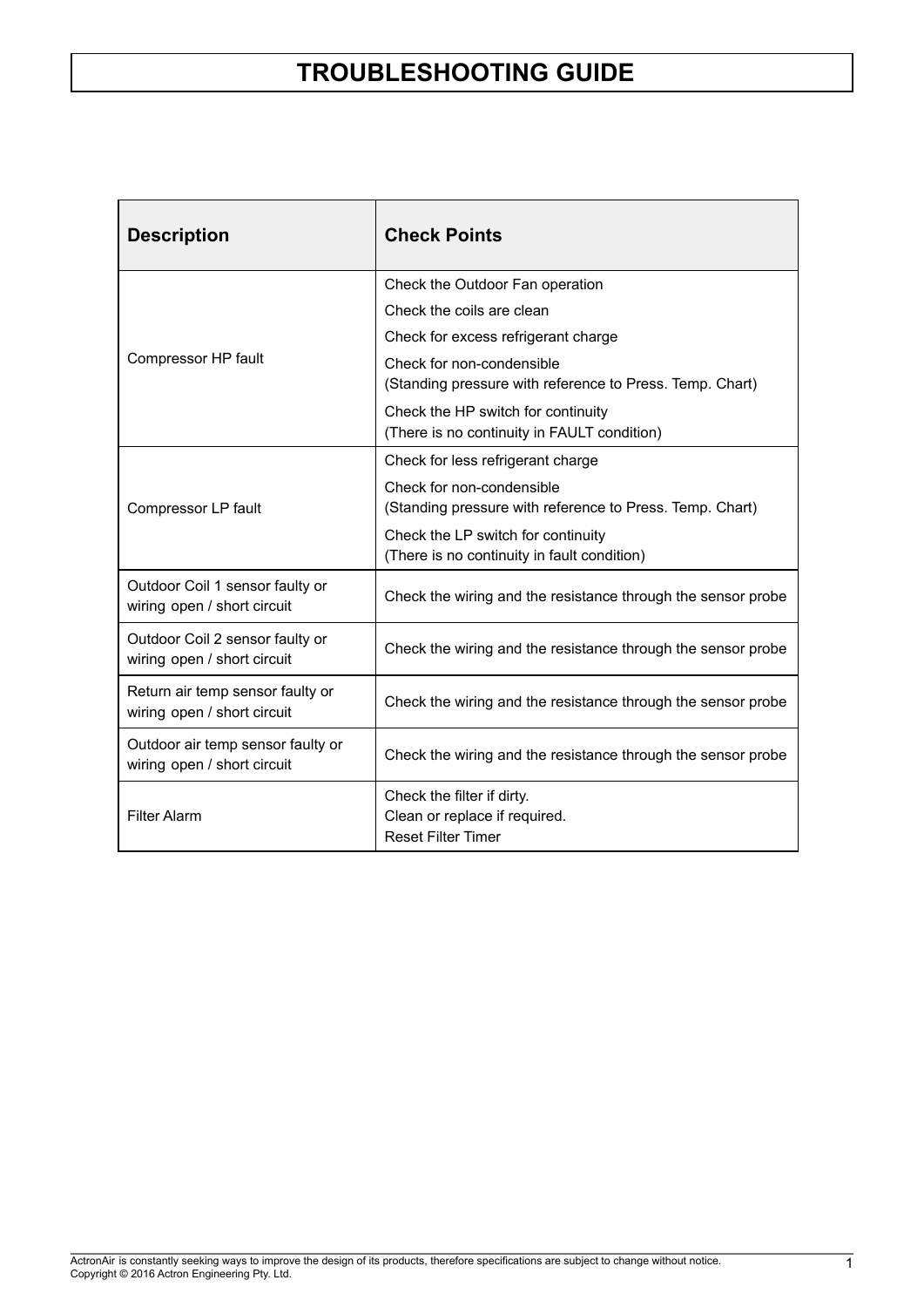| <b>FAULT</b>                                                          | <b>POSSIBLE CAUSES</b>                                                                                                                                        | <b>REMEDIES</b>                                                                                                                                                                                            |  |  |  |
|-----------------------------------------------------------------------|---------------------------------------------------------------------------------------------------------------------------------------------------------------|------------------------------------------------------------------------------------------------------------------------------------------------------------------------------------------------------------|--|--|--|
| The system does not start.                                            | Built-in safety timers have been<br>activated.                                                                                                                | Allow up to 5 minutes for the system<br>to start from when it is turned on.                                                                                                                                |  |  |  |
|                                                                       | A circuit breaker may have tripped                                                                                                                            | Check circuit breakers                                                                                                                                                                                     |  |  |  |
|                                                                       | The setpoint setting is incorrect.                                                                                                                            | Check that the Control Interface<br>settings are correct. Check the<br>setpoint is set low enough for cooling<br>or high enough for heating.                                                               |  |  |  |
|                                                                       | The Control Interface programmable<br>settings are incorrect.                                                                                                 | Check the Control Interface<br>programmable settings. See<br>operating instructions section.                                                                                                               |  |  |  |
| Compressor does not start (but the<br>Outdoor and Indoor Fans start). | Compressor may not turn on due to<br>compressor Overheat Safety Feature.<br>The internal overload is triggered<br>if compressor temperature gets to<br>120°C. | Compressor will restart when<br>temperature internal over temperature<br>thermistor gets down to 100°C.                                                                                                    |  |  |  |
| No airflow from the outlets.                                          | During heating operation, the hot start<br>function may have been activated.                                                                                  | The Indoor Fan is delayed for 45<br>seconds. This is to prevent cold<br>drafts. Wait for 45 seconds and the air<br>will start flowing.                                                                     |  |  |  |
|                                                                       |                                                                                                                                                               | Check Auto Fan Operation.                                                                                                                                                                                  |  |  |  |
| Cooling / Heating is not sufficient.                                  | Clean the return air filter.<br>The cooling/heating function may not<br>work effectively when the return air<br>filter is clogged with dust and dirt.         |                                                                                                                                                                                                            |  |  |  |
|                                                                       | The cooling/heating function may not<br>work effectively if the air inlet and<br>air outlet on the Outdoor Unit are<br>blocked.                               | Make sure the air inlet and air outlet<br>on the Outdoor Unit is not blocked.<br>Check that the area around the<br>Outdoor Unit is free from obstructions<br>that may cause the airflow to<br>recirculate. |  |  |  |
|                                                                       | The airflow across the indoor coil may<br>not be enough.                                                                                                      | Reduce the total static pressure on<br>the Indoor Fan to increase airflow. For<br>example increase duct sizes, reduce<br>tight duct work bends or increase<br>return air grille size.                      |  |  |  |
|                                                                       | The cool/heat load is too great for the<br>air conditioner.                                                                                                   | Perform a heat load analysis on the<br>conditioned space. You may need to<br>consider upgrading the air conditioner<br>to a larger system.                                                                 |  |  |  |
|                                                                       | Open windows or doors will cause<br>inefficient operation.                                                                                                    | Close windows and doors in<br>conditioned areas.                                                                                                                                                           |  |  |  |
|                                                                       | The outside temperature is beyond<br>the air conditioner design conditions.                                                                                   | On an extremely hot day, turn the<br>air conditioner ON a few hours<br>before ambient temperatures reaches<br>extreme level.                                                                               |  |  |  |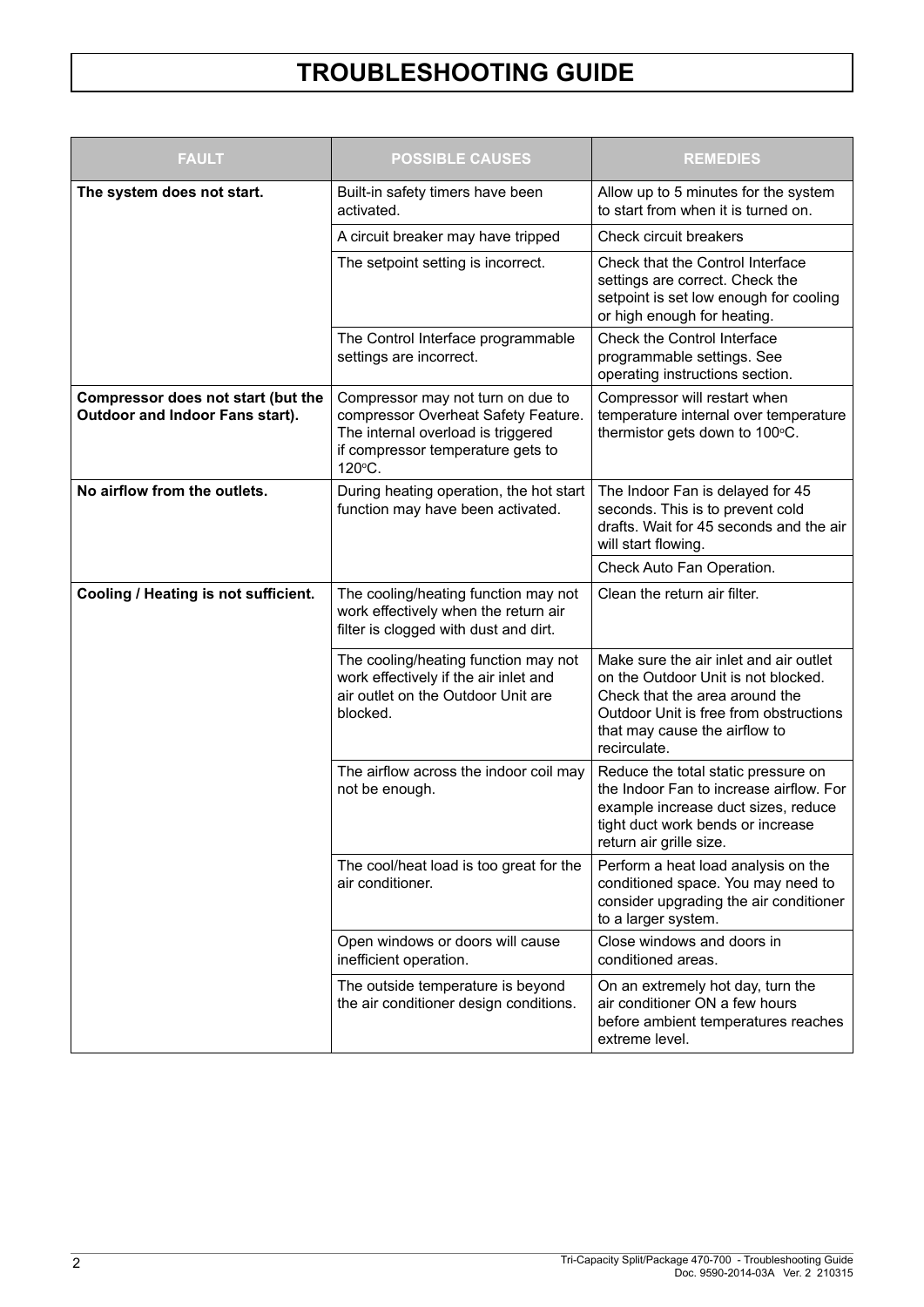| <b>FAULT</b>                                                    | <b>POSSIBLE CAUSES</b>                                                                                                                 | <b>REMEDIES</b>                                                                                                                                                                                                                                                                                                                                                                      |  |  |  |
|-----------------------------------------------------------------|----------------------------------------------------------------------------------------------------------------------------------------|--------------------------------------------------------------------------------------------------------------------------------------------------------------------------------------------------------------------------------------------------------------------------------------------------------------------------------------------------------------------------------------|--|--|--|
| <b>Steam emitted from Outdoor Unit.</b>                         | The outdoor unit is going through a<br>defrost cycle during the heating cycle.                                                         | This is normal during the defrost<br>situation in cold ambient conditions.                                                                                                                                                                                                                                                                                                           |  |  |  |
| <b>Water emitted from Outdoor Unit.</b>                         | Condensation of water on the outdoor<br>coil during heating operation.                                                                 | This is normal during heating<br>operation.                                                                                                                                                                                                                                                                                                                                          |  |  |  |
| Occasional hissing noise can be<br>heard from the Outdoor Unit. | This is the sound of the gas changing<br>directions as de-ice cycle begins.                                                            | This is normal functions of an air<br>conditioner. The unit is removing any<br>ice on the Outdoor Unit.                                                                                                                                                                                                                                                                              |  |  |  |
| The compressor is running but the<br>system is not cooling      | The reversing valve has jammed<br>between heating and cooling.                                                                         | Replace reversing valve.                                                                                                                                                                                                                                                                                                                                                             |  |  |  |
|                                                                 | The system is in heating mode.                                                                                                         | Check the temperature setting.                                                                                                                                                                                                                                                                                                                                                       |  |  |  |
| The outdoor coil keeps freezing<br>over.                        | Outdoor coil sensor might be faulty.<br>See temperature/resistance table<br>under operation details section.                           | Replace faulty sensor.                                                                                                                                                                                                                                                                                                                                                               |  |  |  |
| One condenser fan is not working<br>on Stage 2.                 | The fan is faulty. Test the fan motor<br>for correct voltage, check the motor<br>winding resistance, open circuit,<br>check capacitor. | Replace faulty fan. If the fan motor<br>needs to be replaced and there isn't<br>one available immediately, then just<br>disconnect the fan electrically and<br>cover the faulty motors fan guard.<br>This way the unit can still operate at<br>reduced capacity using 1 fan until you<br>get a replacement fan motor. This<br>is only applicable to circuit#2 (large<br>compressor). |  |  |  |
| The indoor outlet air has an odour.                             | Indoor unit has absorbed the<br>conditioned space smells eg.<br>cigarette, cooking, etc.                                               | If this happenes, it is recommended<br>to run the air conditioner on cooling<br>for a period of time with the doors and<br>windows open or have the indoor unit<br>washed by a technician. Consult the<br>installer of the unit.                                                                                                                                                     |  |  |  |
|                                                                 | Check that P-Trap is installed in the<br>condensate drain line.                                                                        | Re-pipe condensate drain with a<br>P-trap and run drain into household<br>waste water drainage line.                                                                                                                                                                                                                                                                                 |  |  |  |
| Unit is OFF by DIN                                              | System is OFF via Remote On / OFF                                                                                                      | Disable Remote ON / OFF by<br>following the instructions in<br>Installation and Commissioning<br>Guide.                                                                                                                                                                                                                                                                              |  |  |  |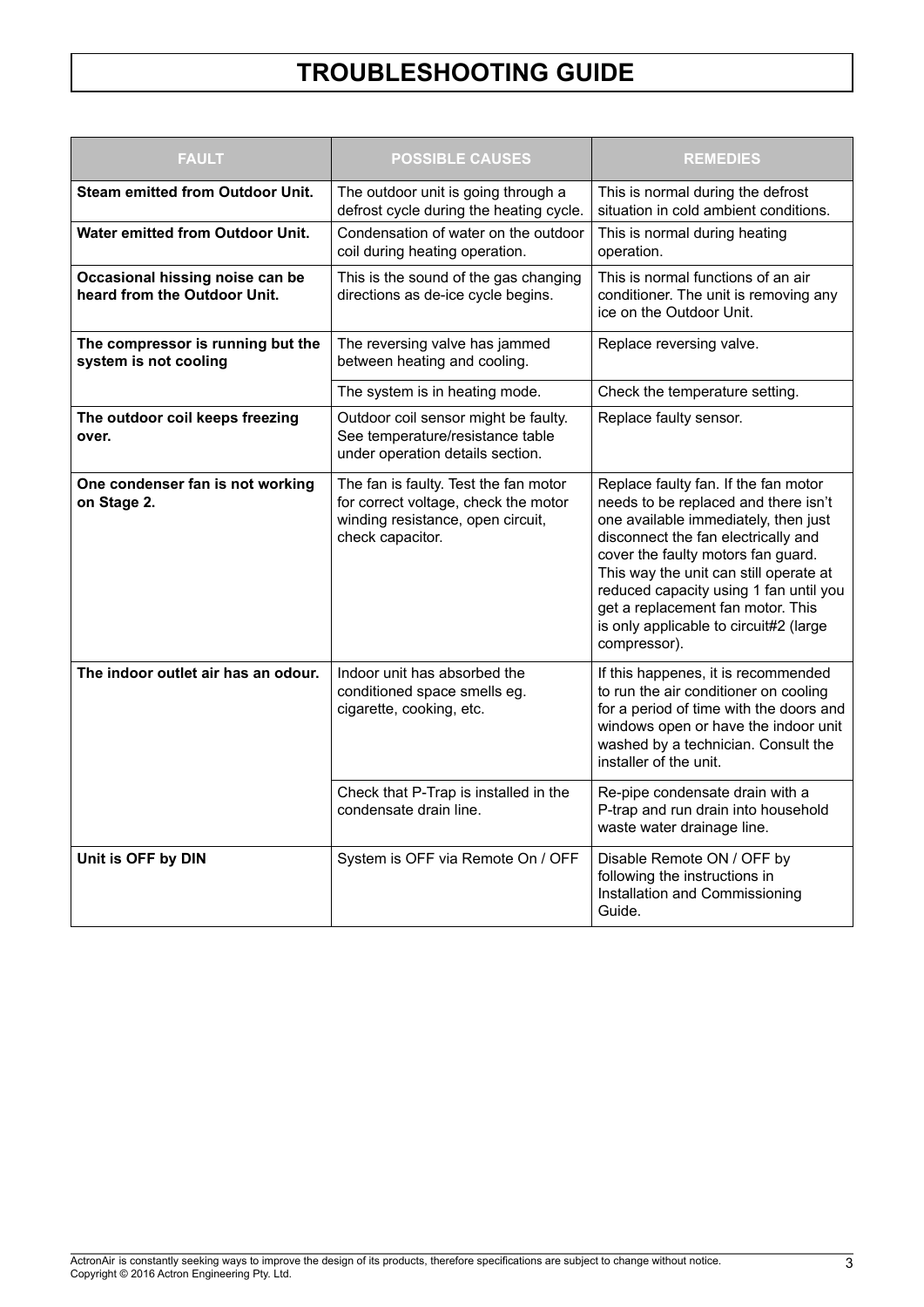#### **E1 ERROR - Return Air Sensor Open / Short Circuit**



See page 12 for temperature and resistance chart.

#### **E2 ERROR - Indoor Coil Sensor Open / Short Circuit**



See page 12 for temperature and resistance chart.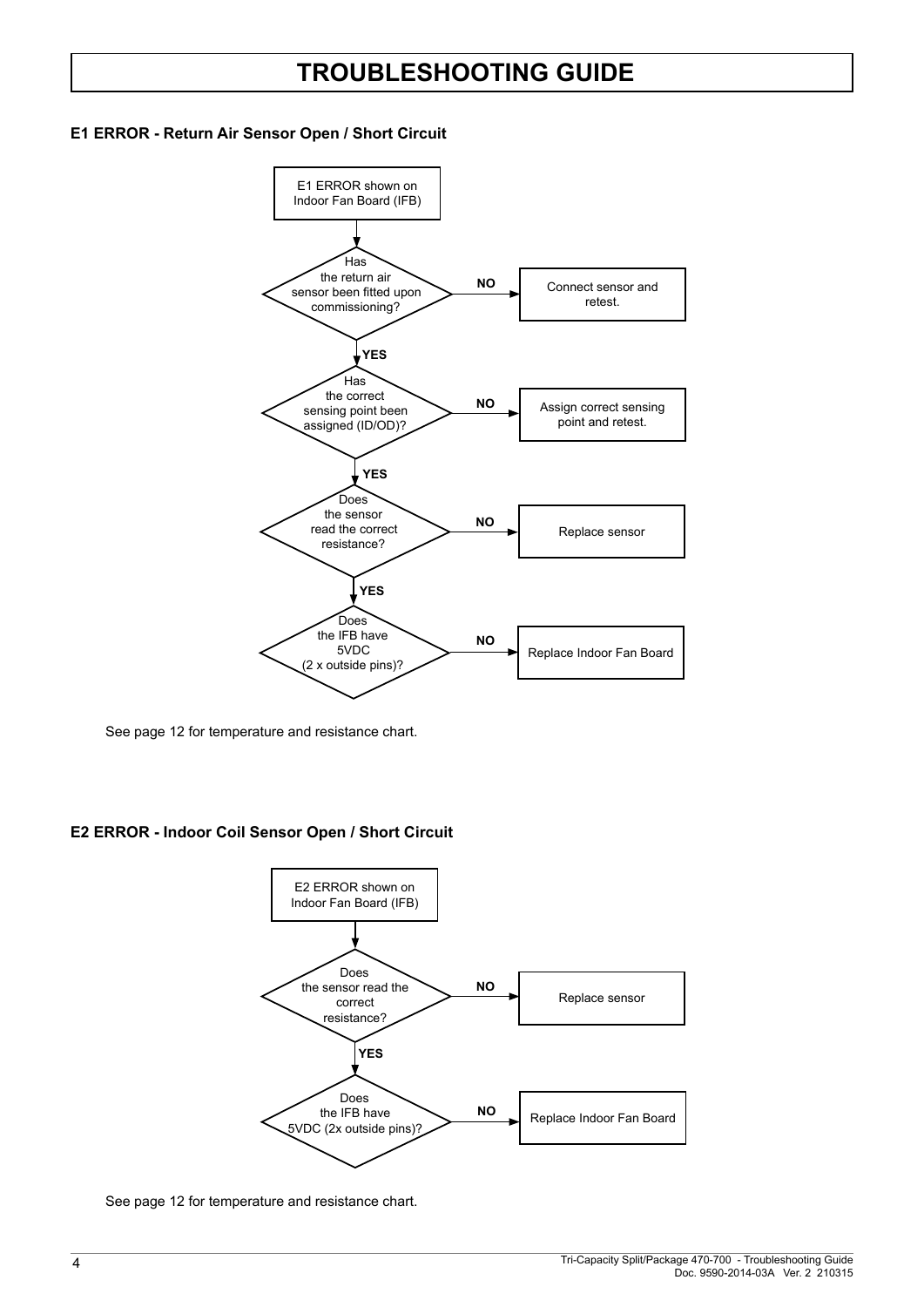#### **E3 ERROR - Indoor Fan Over/under Current Error**

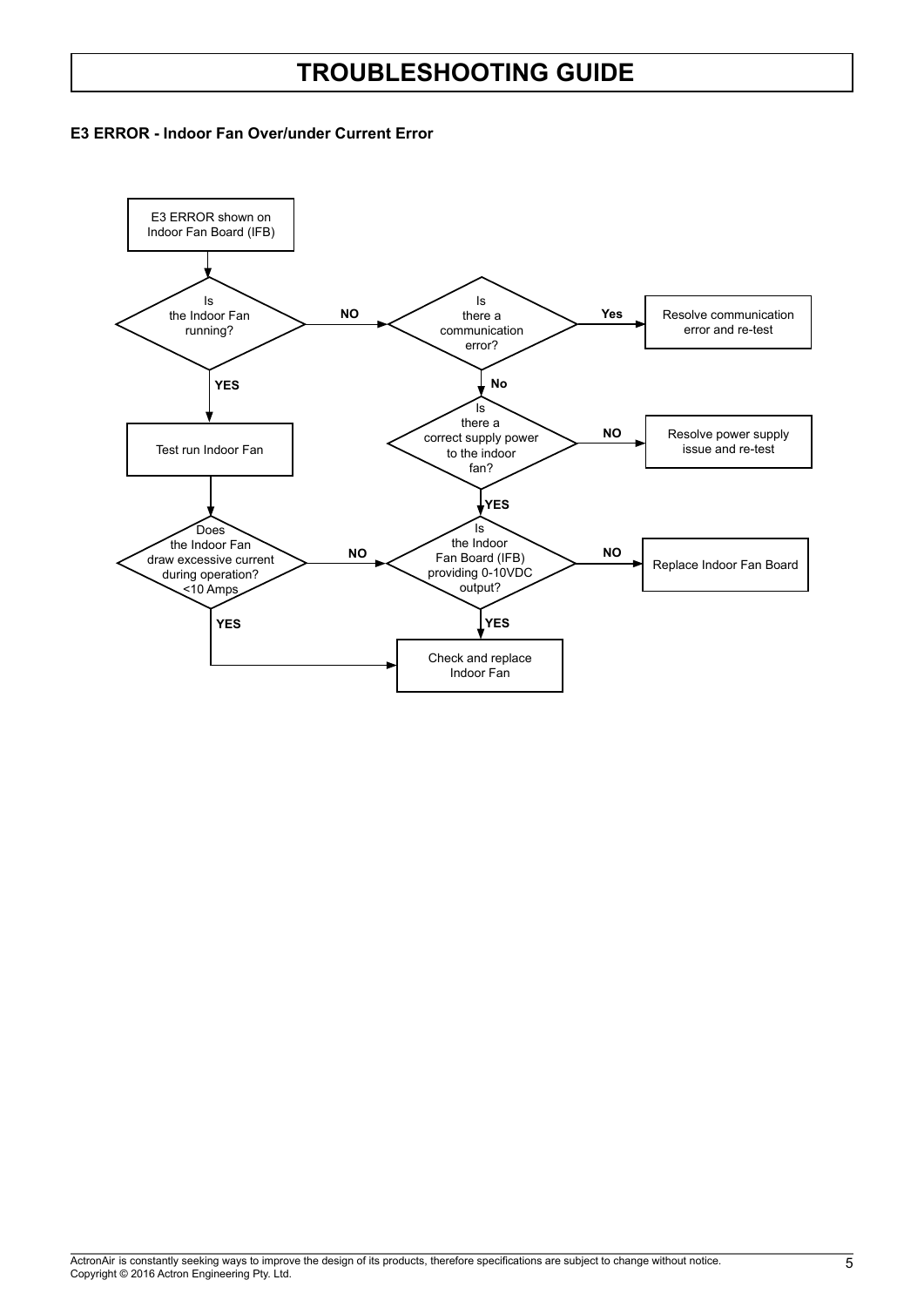#### **E5 ERROR - Communication Fault (Occurs when the Indoor Fan Board has not received communication with CM100 for >30 seconds)**

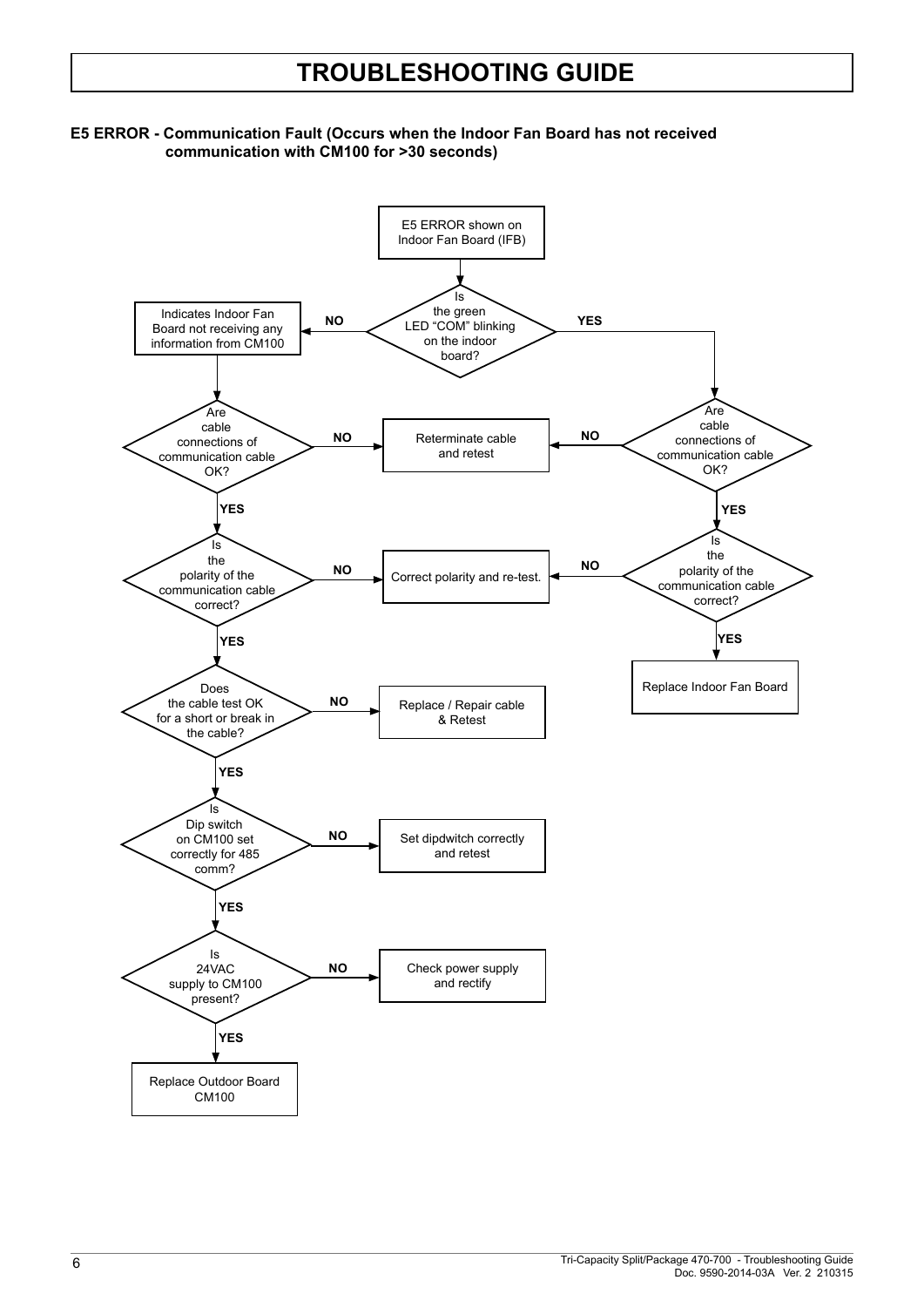#### **E6 ERROR - Indoor Fan Fault**

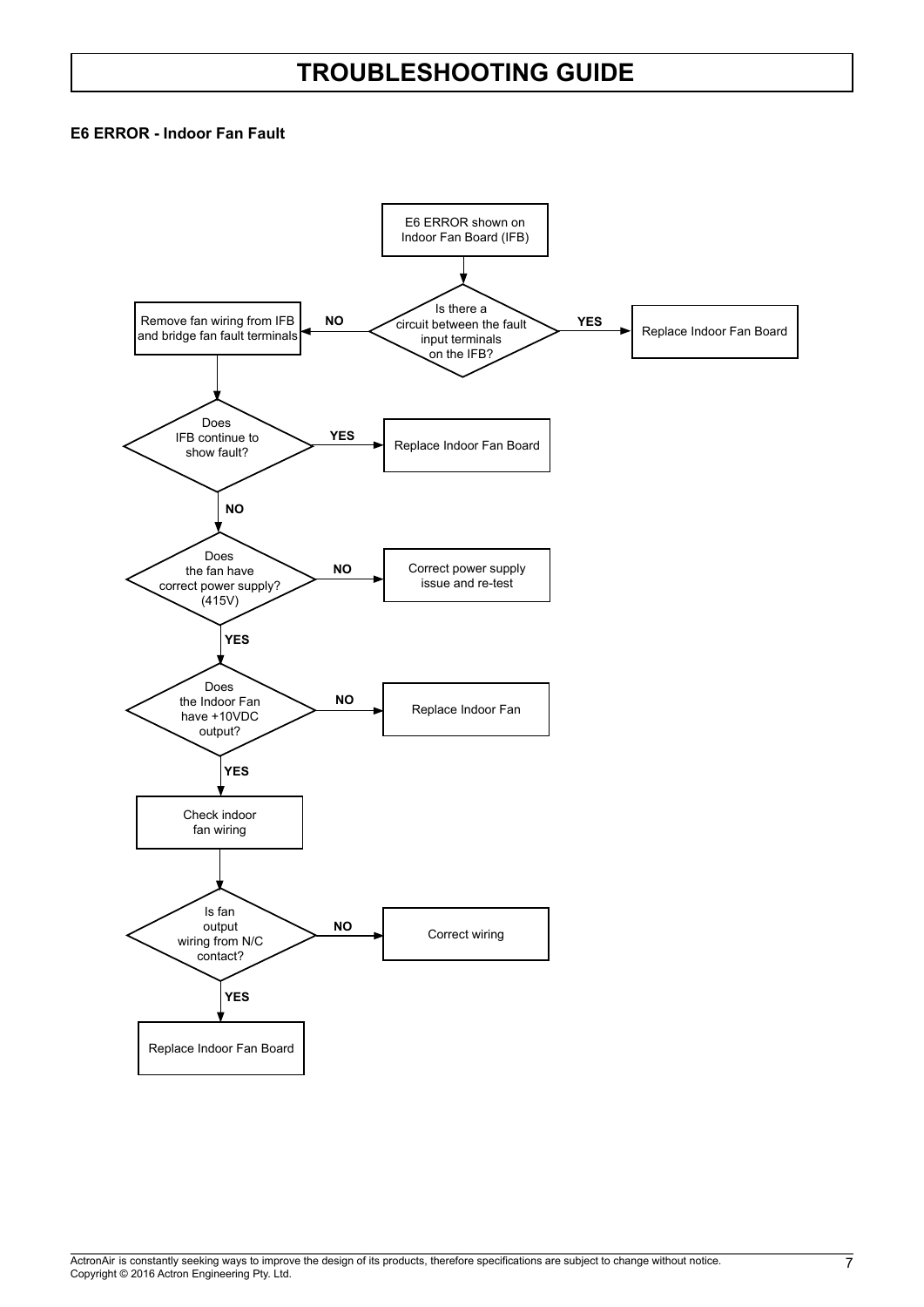#### **E7 ERROR - Indoor Fan Fault: 0-10V No Input**

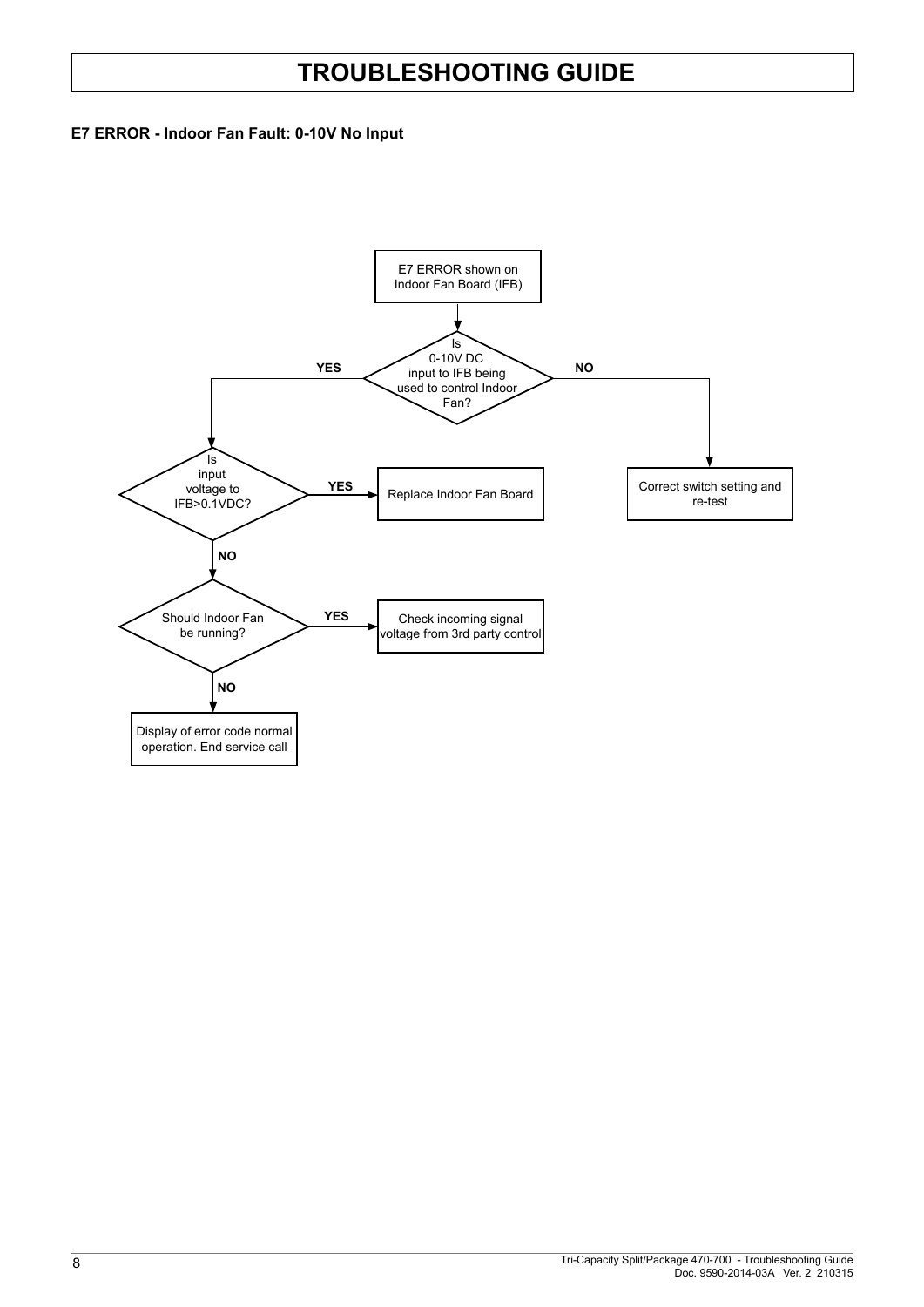

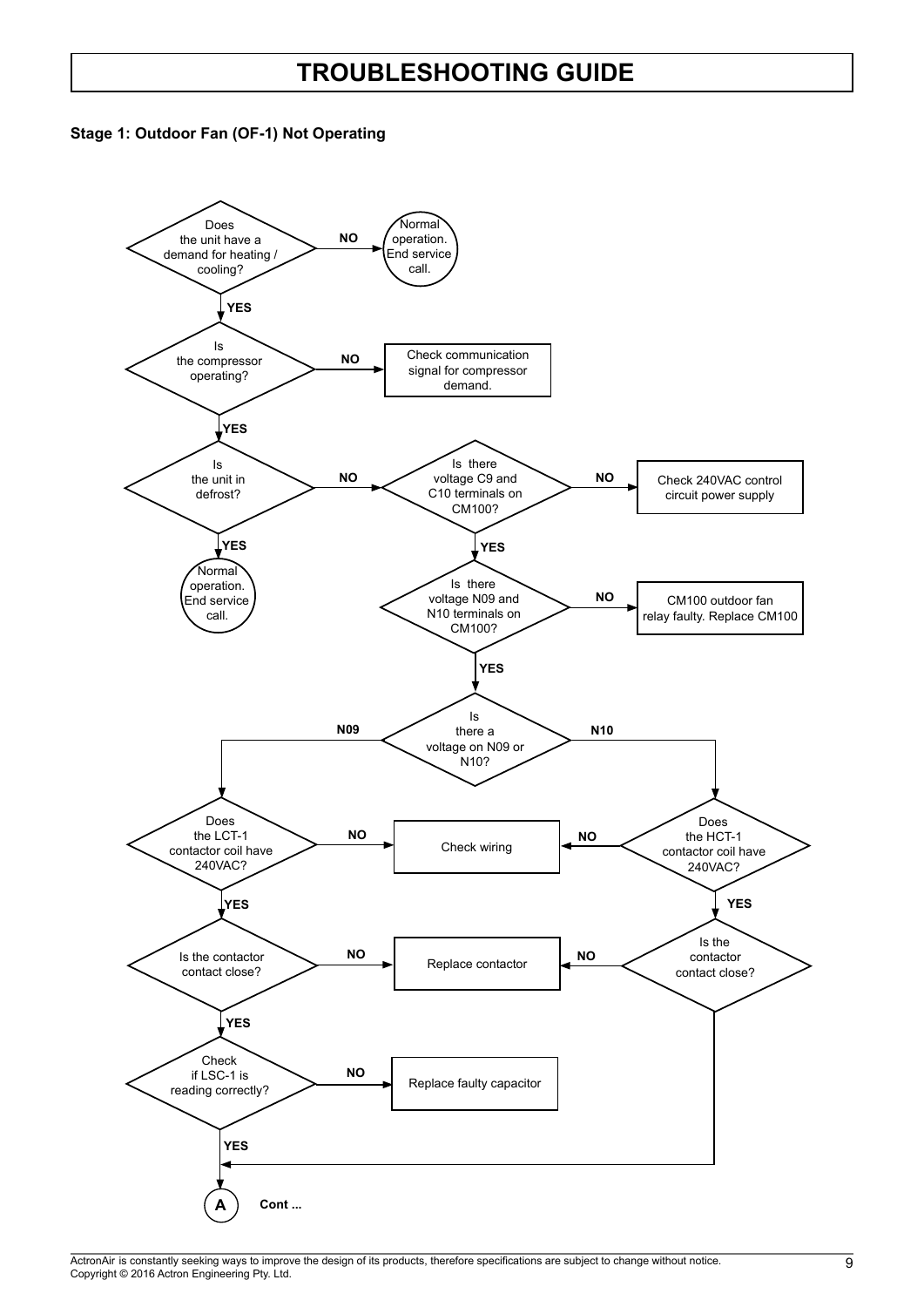

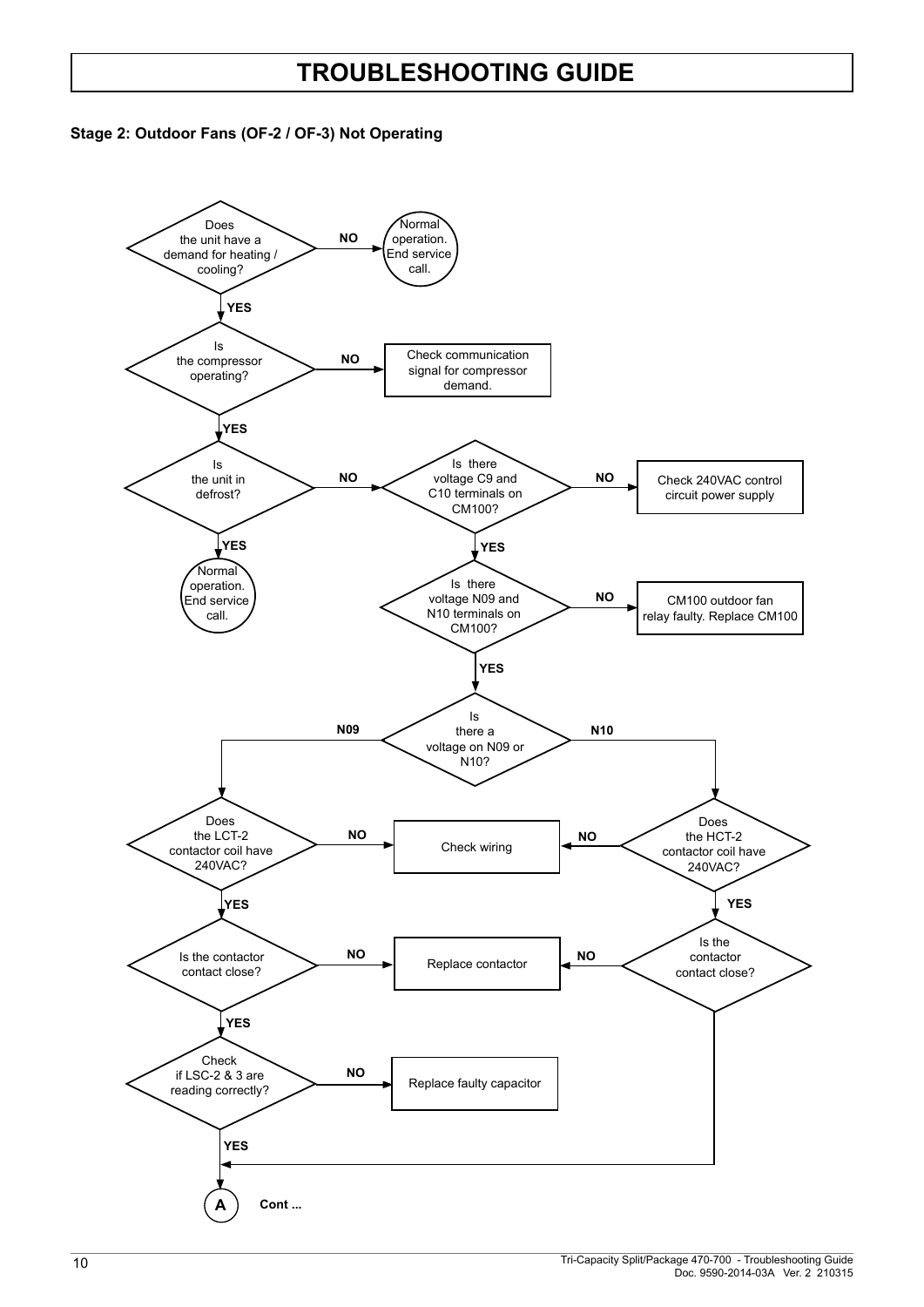#### **Condenser Fan(s) Not Operating**

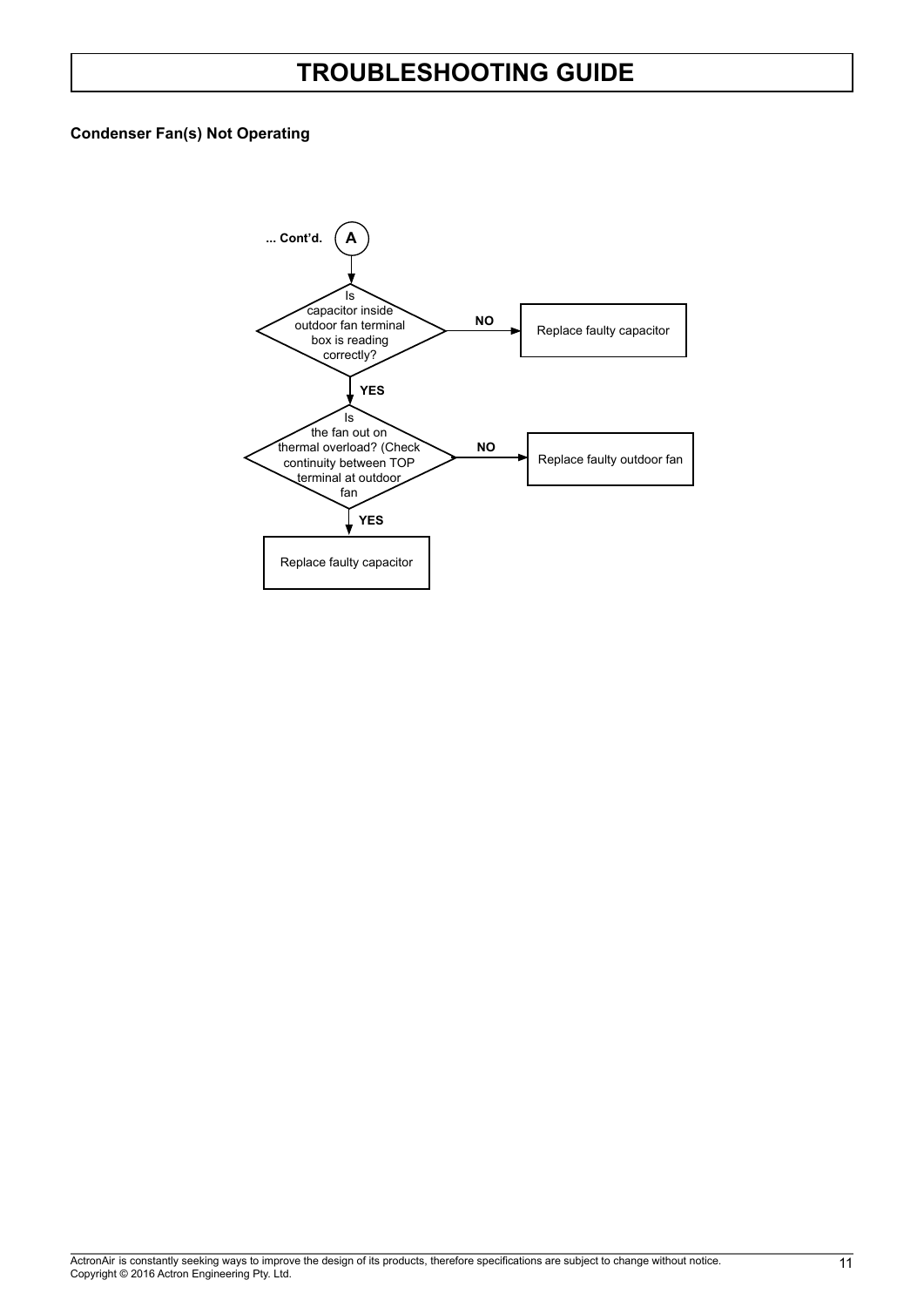#### **Temperature /Resistance Chart (Returan AIr Sensor and Indoor Coil Sensor)**

| °C    | Ohms      | °C             | Ohms     | ۰C | Ohms     | $\rm ^{\circ}C$ | Ohms    | °C  | Ohms    | °C  | Ohms      |
|-------|-----------|----------------|----------|----|----------|-----------------|---------|-----|---------|-----|-----------|
| -40   | 189726.59 | $-10$          | 42449.68 | 20 | 12089.02 | 49              | 4301.66 | 79  | 1716.12 | 108 | 661.13    |
| $-39$ | 179667.05 | -9             | 40564.75 | 21 | 11634.12 | 50              | 4162.40 | 80  | 1668.13 | 109 | 626.65    |
| $-38$ | 170198.08 | $-8$           | 38773.65 | 22 | 11198.65 | 52              | 3899.16 | 81  | 1621.72 | 110 | 592.16    |
| $-37$ | 161283.66 | $-7$           | 37071.50 | 23 | 10781.75 | 53              | 3774.84 | 82  | 1576.81 | 111 | 557.68    |
| $-36$ | 152886.97 | -6             | 35452.99 | 24 | 10382.41 | 54              | 3655.03 | 83  | 1533.34 | 112 | 523.20    |
| $-35$ | 144974.38 | $-5$           | 33914.03 | 25 | 9999.96  | 55              | 3539.62 | 84  | 1491.28 | 113 | 488.71    |
| $-34$ | 137518.11 | -4             | 32450.23 | 26 | 9633.52  | 56              | 3428.44 | 85  | 1450.56 | 114 | 454.23    |
| -33   | 130488.50 | $-3$           | 31057.47 | 27 | 9282.40  | 57              | 3321.23 | 86  | 1411.14 | 115 | 419.74    |
| $-32$ | 123857.83 | $-2$           | 29731.80 | 28 | 8945.74  | 58              | 3217.91 | 87  | 1372.97 | 116 | 385.26    |
| $-31$ | 117600.55 | 0              | 27268.26 | 29 | 8623.07  | 59              | 3118.31 | 88  | 1336.00 | 117 | 350.77    |
| -30   | 111696.45 | $\mathbf{1}$   | 26123.79 | 30 | 8313.74  | 60              | 3022.27 | 89  | 1300.20 | 118 | 316.29    |
| $-29$ | 106121.68 | $\sqrt{2}$     | 25033.50 | 31 | 8016.98  | 61              | 2929.63 | 90  | 1265.52 | 119 | 281.81    |
| $-28$ | 100857.19 | 3              | 23994.42 | 32 | 7732.34  | 62              | 2840.29 | 91  | 1231.92 | 120 | 247.32    |
| $-27$ | 95883.02  | 4              | 23003.92 | 33 | 7459.19  | 63              | 2754.08 | 92  | 1199.37 | 121 | 212.84    |
| $-26$ | 91182.30  | $\mathbf 5$    | 22059.60 | 34 | 7197.07  | 64              | 2670.89 | 93  | 1167.81 | 122 | 178.35    |
| $-25$ | 86738.06  | $\,6\,$        | 21159.14 | 35 | 6945.51  | 65              | 2590.62 | 94  | 1137.24 | 123 | 143.87    |
| -24   | 82536.05  | $\overline{7}$ | 20300.10 | 36 | 6703.94  | 66              | 2513.13 | 95  | 1107.60 | 124 | 109.39    |
| -23   | 78561.07  | 8              | 19480.42 | 37 | 6472.05  | 67              | 2438.34 | 96  | 1078.87 | 125 | 74.90     |
| $-22$ | 74799.72  | 9              | 18698.34 | 38 | 6249.28  | 68              | 2366.11 | 97  | 1051.01 | 126 | 40.42     |
| $-20$ | 67868.00  | 10             | 17951.45 | 39 | 6035.32  | 69              | 2296.38 | 98  | 1023.99 | 127 | 5.93      |
| $-19$ | 64675.28  | 11             | 17238.53 | 40 | 5829.71  | 70              | 2229.03 | 99  | 997.80  | 128 | $-28.55$  |
| -18   | 61650.11  | 12             | 16557.54 | 41 | 5632.13  | 71              | 2163.95 | 100 | 937.01  | 129 | $-63.04$  |
| $-17$ | 58783.33  | 13             | 15906.98 | 42 | 5442.21  | 72              | 2101.09 | 101 | 902.52  | 130 | $-97.52$  |
| $-16$ | 56065.71  | 14             | 15285.47 | 43 | 5259.65  | 73              | 2040.34 | 102 | 868.04  | 131 | $-132.00$ |
| $-15$ | 53488.80  | 15             | 14691.34 | 44 | 5084.14  | 74              | 1981.64 | 103 | 833.55  | 132 | $-166.49$ |
| $-14$ | 51044.55  | 16             | 14123.45 | 45 | 4915.29  | 75              | 1924.91 | 104 | 799.07  | 133 | $-200.97$ |
| $-13$ | 48725.20  | 17             | 13580.47 | 46 | 4752.91  | 76              | 1870.05 | 105 | 764.59  | 134 | $-235.46$ |
| $-12$ | 46524.16  | 18             | 13061.14 | 47 | 4596.66  | 77              | 1817.01 | 106 | 730.10  |     |           |
| $-11$ | 44434.31  | 19             | 12564.41 | 48 | 4446.37  | 78              | 1765.73 | 107 | 695.62  |     |           |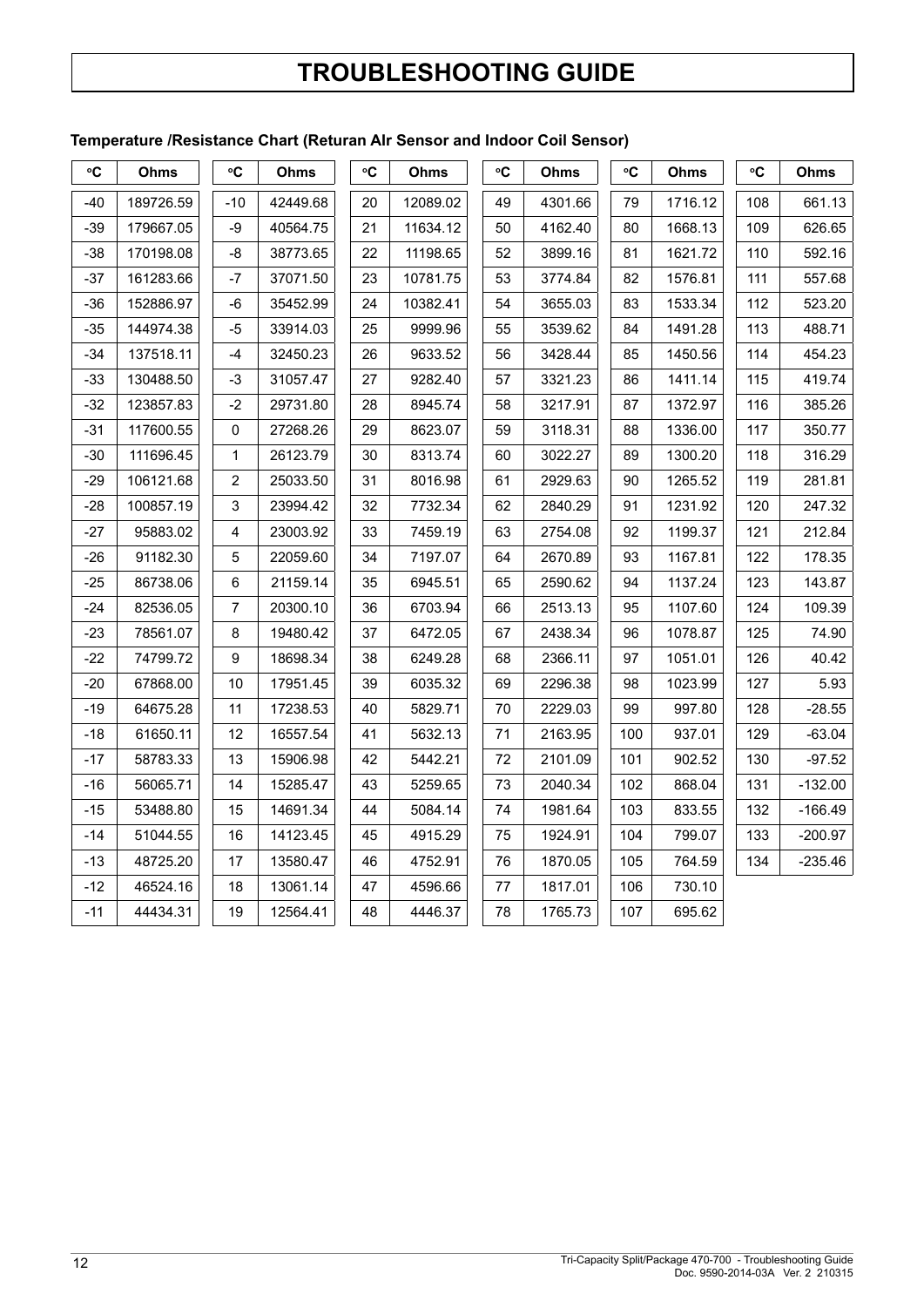

**COMPRESSOR WINDINGS**

|                  |                   |                         |         | RATING OF COMPRESSOR WINDINGS<br>(OHMS) |                                |
|------------------|-------------------|-------------------------|---------|-----------------------------------------|--------------------------------|
| <b>MODEL</b>     | <b>COMPRESSOR</b> | <b>COMPRESSOR MODEL</b> | T1 - T2 | T1 - T3                                 | T <sub>2</sub> -T <sub>3</sub> |
| CAY470T          | Small             | COPELAND - ZP61KCE-TFO  | 2.39    | 2.39                                    | 2.39                           |
| <b>PKY470T</b>   | Large             | COPELAND - ZP120KCE-TFD | 1.23    | 1.23                                    | 1.23                           |
| Small<br>CAY500T |                   | COPELAND - ZP61KCE-TFO  | 2.39    | 2.39                                    | 2.39                           |
| <b>PKY500T</b>   | Large             | COPELAND - ZP120KCE-TFD | 1.23    | 1.23                                    | 1.23                           |
| Small<br>CAY540T |                   | COPELAND - ZP72KCE-TFO  | 2.39    | 2.39                                    | 2.39                           |
| <b>PKY540T</b>   | Large             | COPELAND - ZP137KCE-TFD | 1.23    | 1.23                                    | 1.23                           |
| Small<br>CAY620T |                   | COPELAND - ZP83KCE-TFO  | 1.96    | 1.96                                    | 1.96                           |
| <b>PKY620T</b>   | Large             | COPELAND - ZP154KCE-TFD | 1.09    | 1.09                                    | 1.09                           |
| CAY700T          | Small             | COPELAND - ZP90KCE-TFD  | 1.59    | 1.59                                    | 1.59                           |
| PKY700T          | Large             | COPELAND - ZP182KCE-TFD | 0.86    | 0.83                                    | 0.83                           |